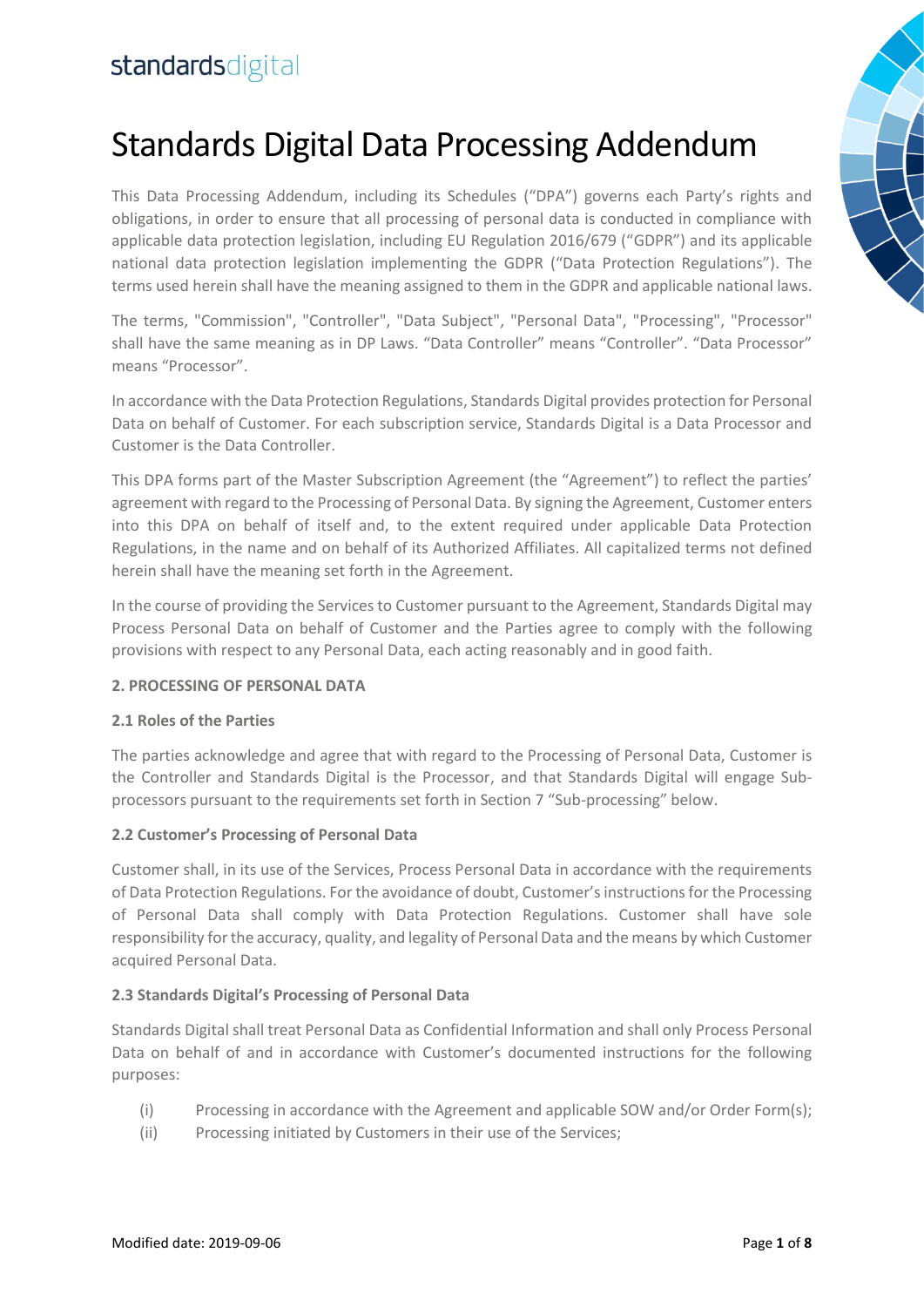#### **2.4 Transparency and cooperation with Customers**

Standards Digital undertakes to be transparent regarding its Personal Data processing activities and to provide Customers with reasonable cooperation within a reasonable period of time to help facilitate their respective data protection obligations regarding Personal Data.

#### **2.5 Details of the Processing**

The subject-matter of Processing of Personal Data by Standards Digital is the performance of the Subscribed Services pursuant to the Agreement. The duration of the Processing, the nature and purpose of the Processing, the types of Personal Data and categories of Data Subjects Processed under this DPA are further specified in Schedule 1 (Details of the Processing) to this DPA.

#### **3. RIGHTS OF DATA SUBJECTS**

Customers have primary responsibility for interacting with Data Subjects, and the role of Standards Digital is generally limited to assisting Customers as needed.

#### **3.1 Data Subject Request**

With regards to the Service, Standards Digital acting as a Data Processor shall not respond to a request from a Data Subject for access to, correction, amendment or deletion of that person's Personal Data, or for exercise of any other rights laid down in GDPR Chapter III, each such request being a "Data Subject Request".

Standards Digital shall make commercially reasonable efforts to direct such requests to the Customer, if the Customer can be reliably determined from the request.

In addition, Standards Digital shall provide Customers with cooperation and assistance in a reasonable period of time and to the extent reasonably possible for the fulfilment of the Customer's obligation to respond to Data Subject Requests to the extent the response to such requests is required under Data Protection Regulations. To the extent legally permitted, Customer shall reimburse Standards Digital for any time expended by Standards Digital at Standards Digital's then-current professional service rates.

#### **4. HANDLING OF COMPLAINTS**

The Standards Digital Senior Leadership team shall be responsible for handling complaints related to compliance with this DPA and the Data Protection Regulations. Data Subjects may lodge a complaint about processing of their respective Personal Data by contacting the relevant Customer. Customers shall be responsible for responding to all Data Subject complaints except in cases where a Customer has disappeared factually or has ceased to exist in law or become insolvent. Where Standards Digital is aware of such a case, it undertakes to respond directly to Data Subjects' complaints within thirty (30) days, including the consequences of the complaint and further actions Data Subjects may take if they are unsatisfied by the reply (such as lodging a complaint before the relevant data protection authority).

#### **5. REGULATORY INQUIRIES AND COMPLAINTS**

Standards Digital shall, to the extent legally permitted, promptly notify a Customer if Standards Digital receives an inquiry or complaint from a data protection authority in which that Customer is specifically named. Upon a Customer's written request, Standards Digital shall provide the Customer with cooperation and assistance in a reasonable period of time and to the extent reasonably possible in relation to any regulatory inquiry or complaint involving Standards Digital processing of Personal Data.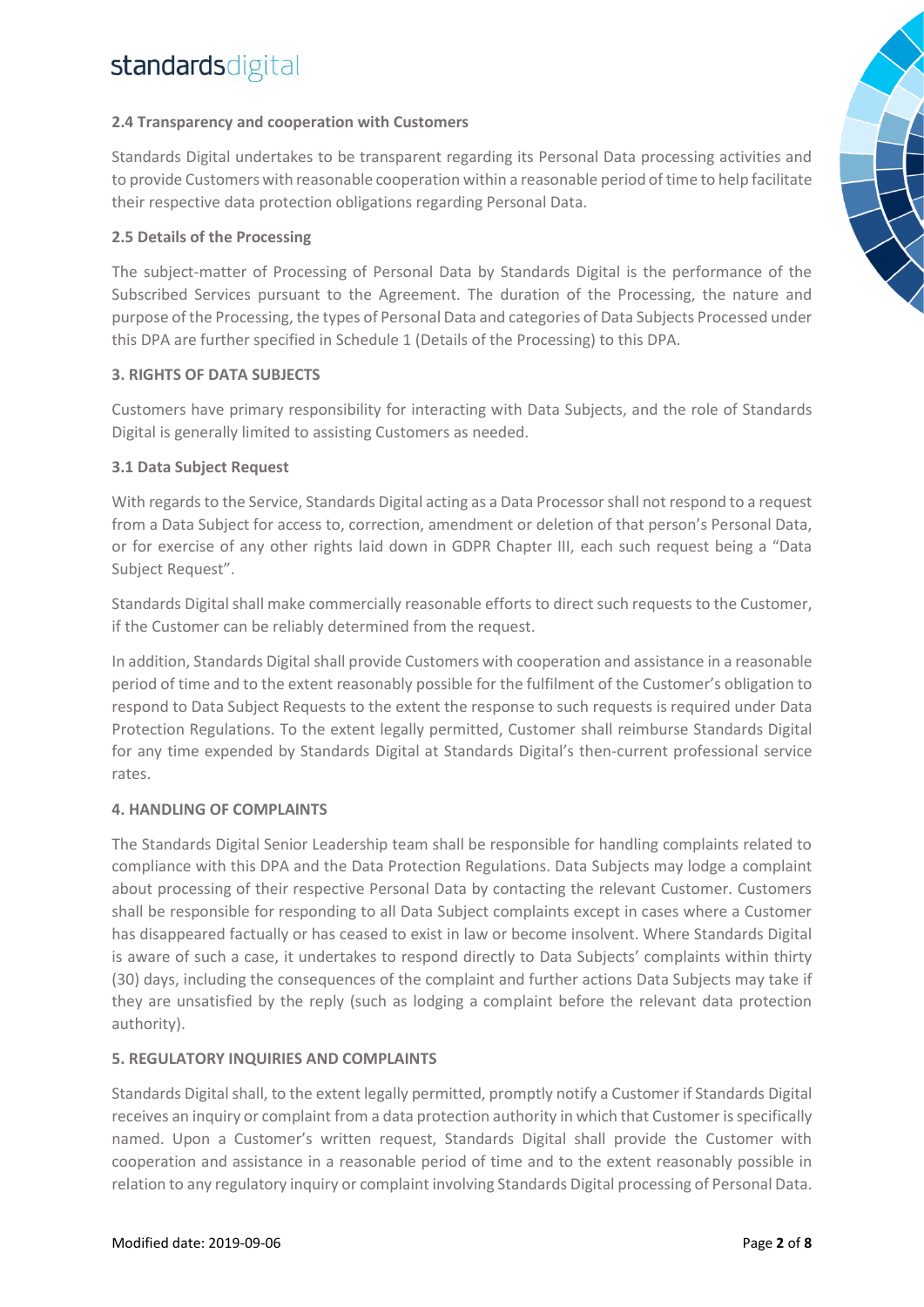#### **6. STANDARDS DIGITAL PERSONNEL**

#### **6.1 Confidentiality**

Standards Digital shall ensure that its personnel engaged in the Processing of Personal Data are informed of the confidential nature of the Personal Data, have received appropriate training on their responsibilities and have executed written confidentiality agreements. Standards Digital shall ensure that such confidentiality obligations survive the termination of the personnel engagement.

#### **6.2 Reliability**

Standards Digital shall take commercially reasonable steps to ensure the reliability of any Standards Digital personnel engaged in the Processing of Personal Data.

#### **6.3 Limitation of Access**

Standards Digital shall ensure that Standards Digital's access to Personal Data is limited to those personnel performing Services in accordance with the Agreement.

#### **6.4 Data Protection Officer**

For data protection enquiries, please contact [legal@standardsdigital.com](mailto:legal@standardsdigital.com)

#### **6.5 Data quality**

Customers have access to, and control of, Personal Data in their use of the Subscribed Services. To the extent a Customer, in its use of the Subscribed Services, does not have the ability to anonymize, correct, amend or delete Personal Data, as required by applicable laws, Standards Digital shall comply with any request by a Customer in a reasonable period of time and to the extent reasonably possible to facilitate such actions by executing all reasonable measures necessary to comply with the applicable law, in a reasonable period of time and to the extent reasonably possible to the extent Standards Digital is legally permitted to do so. If any such anonymization, correction, amendment or deletion request is applicable to a third-party sub-processor's processing of Personal Data, Standards Digital shall communicate such request to the applicable third-party sub-processor(s).

#### **7. SUB-PROCESSING**

As set forth in the applicable Agreements with Customers, Standards Digital may retain third-party sub-processors, and depending on the location of the third-party sub-processor, processing of Personal Data by such third-party sub-processors may involve transfers of Personal Data. Such thirdparty sub-processors shall process Personal Data only:

- (i) in accordance with the Customer's instructions set forth in the Customer's contract with Standards Digital; or
- (ii) if processing is initiated by the Customer in its use of the Services.

Such third-party sub-processors have entered into written agreements with Standards Digital containing data protection obligations not less protective than those in this Agreement with respect to the protection of Customer Data to the extent applicable to the nature of the Services provided by such third-party sub-processor's processing activities.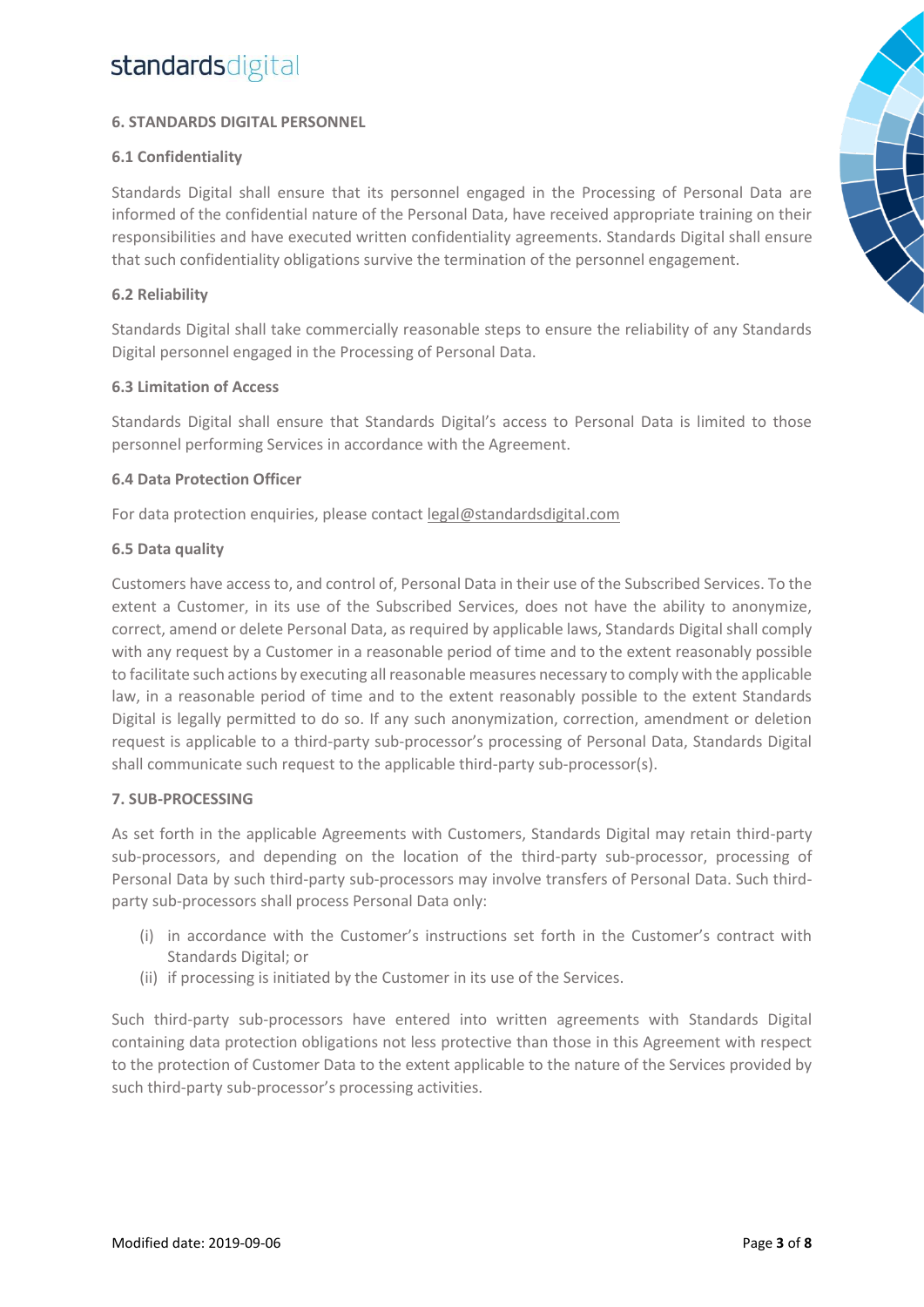#### **7.1 List of Current Sub-processors and Notification of New Sub-processors**

In Schedule 2 of this DPA, Standards Digital shall make available to Customer the current list of Subprocessors for the Services identified in Schedule 3.

For each applicable Service, to which Customer is subscribed, Standards Digital shall provide notification of a new Sub-processor(s) no later than 30 days before authorizing any new Subprocessor(s) to Process Personal Data in connection with the provision of the applicable Services.

#### **7.2 Objection Right for New Sub-processors**

If the Customer does not approve of a new Sub-processor(s), the Customer may terminate the Agreement with respect to the Service(s) affected by the non-approved Sub-processor by written notice to Standards Digital within 14 days after receipt of notification as described in clause 7.1. Such Customer shall receive a refund of any prepaid fees for the period following the effective date of termination for such terminated Services. If the Customer does not terminate the Service(s) within this period, the Customer is considered to have approved the new Sub-processor(s).

#### **7.3 Transfer of personal data to third countries**

If Standards Digital uses Sub-processors outside the EU/EEA area for Processing of Personal Data, such Processing must be in accordance with the EU Privacy Shield Framework, EU Standard Contractual Clauses for transfer to third countries, or another specifically stated lawful basis for the transfer of personal data to a third country. For the avoidance of doubt, the same applies if the data is stored in the EU/EEA but may be accessed from locations outside the EU/EA.

#### **7.4 Liability**

Standards Digital shall be liable for the acts and omissions of its Sub-processors to the same extent Standards Digital would be liable if performing the Services of each Sub-processor directly under the terms of this DPA, except as otherwise set forth in the Agreement.

#### **8 AUDITS**

Standards Digital shall help ensure Customer's compliance with the Data Protection Regulations through the provision of information and the audit rights set out in the Agreement with the Customer.

#### **8.1 Customer Audits**

Upon a Customer's written request, and subject to appropriate confidentiality obligations, Standards Digital shall make available to the Customer as soon as practicable relevant all information necessary to demonstrate Standards Digital and third-party sub-processors' compliance with the obligations set out in this DPA. Standards Digital shall allow inspections conducted by the Customer or another auditor mandated by the Customer. Before any such on-site audit commences, the requesting Customer and Standards Digital shall mutually agree upon the scope, timing, and duration of the audit in addition to the reimbursement rate for which the Customer shall be responsible. A Customer who performs an audit in accordance with this Section must promptly provide Standards Digital with information regarding any noncompliance discovered during the course of an audit. Customers shall reimburse Standards Digital for any time expended by Standards Digital or its third-party subprocessors at Standards Digital's then-current professional service rates.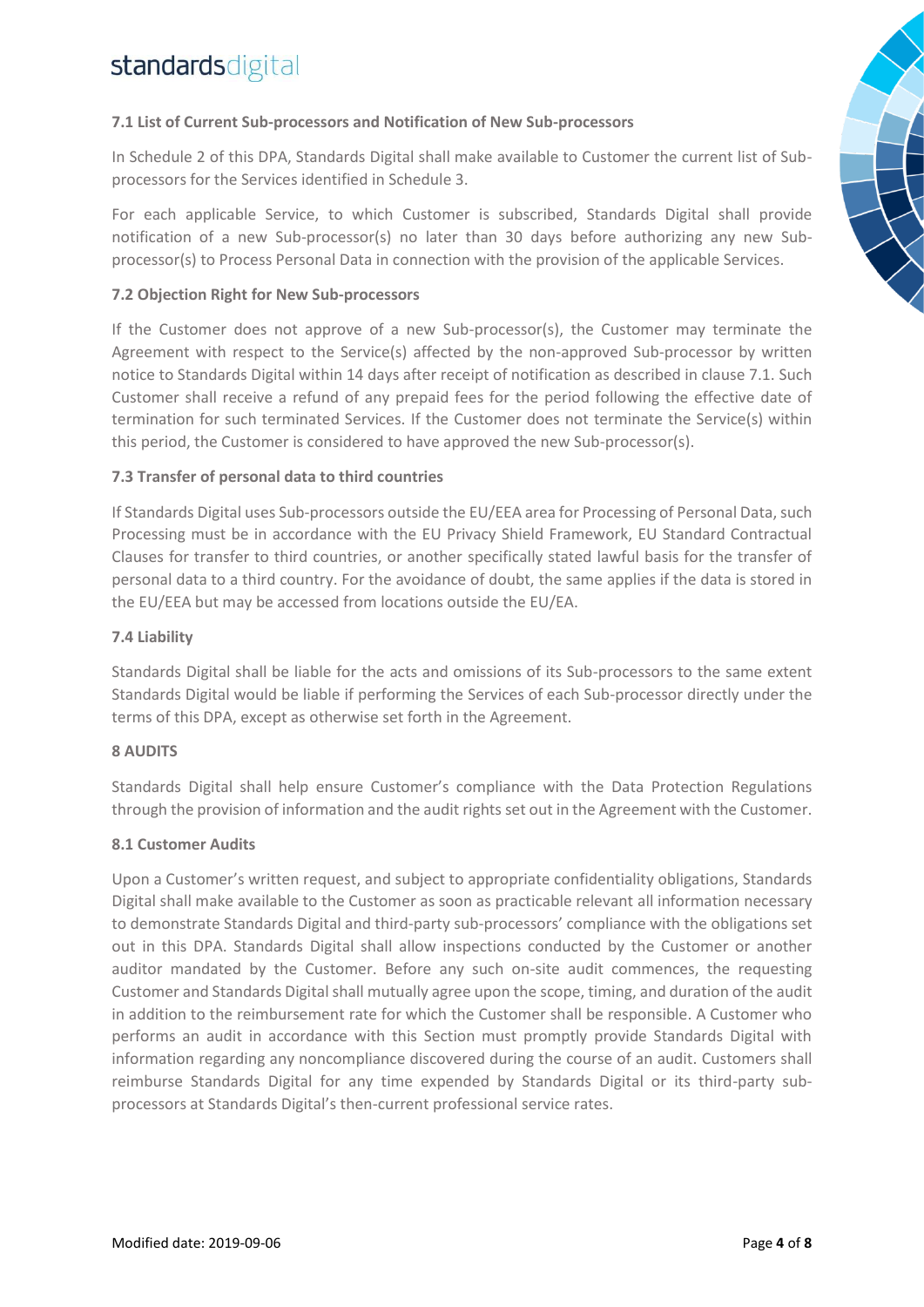#### **9. SECURITY**

#### **9.1 Controls for the Protection of Customer Data.**

Standards Digital shall take all measures required pursuant to GDPR article 32, including to maintain appropriate technical and organizational measures to ensure an appropriate level of security (including protection against unauthorized or unlawful Processing and against accidental or unlawful destruction, loss or alteration or damage, unauthorized disclosure of, or access to, Customer Data), confidentiality and integrity of Customer Data. Standards Digital will not materially decrease the overall security of the Services during a subscription term.

#### **9.2 Customer Data Incident Management and Notification**

Standards Digital shall notify Customer without undue delay after becoming aware of the accidental or unlawful destruction, loss, alteration, unauthorized disclosure of, or access to Customer Data, including Personal Data, transmitted, stored or otherwise Processed by Standards Digital or its Subprocessors of which Standards Digital becomes aware (a "Customer Data Incident"). Standards Digital shall make reasonable efforts to identify the cause of such Customer Data Incident and take those steps as Standards Digital deems necessary and reasonable in order to remediate the cause of such a Customer Data Incident to the extent the remediation is within Standards Digital's reasonable control.

If Data Protection Regulations require the Customer Data Incident to be notified to the supervisory authorities and/or the data subjects, Standards Digital shall assist the Customer in ensuring compliance with its notification obligations.

Customers shall reimburse Standards Digital for any time expended by Standards Digital at Standards Digital's then-current professional service rates.

#### **9.3 Other Security Assistance**

If Data Protection Regulations require a data protection impact assessment and/or prior consultations with the supervisory authorities, Standards Digital shall, taking into account the nature of processing and information available, assist the Customer in ensuring compliance with its obligations to carry out such assessment and consultations.

Customers shall reimburse Standards Digital for any time expended by Standards Digital at Standards Digital's then-current professional service rates.

#### **10. RETURN AND DELETION OF CUSTOMER DATA**

This Data Processing Addendum shall be effective from the date the Agreement is signed and until the Agreement expires or until the Standards Digital's obligations in relation to the delivery of Services in accordance with the Agreement is otherwise terminated, except for those provisions in the Agreement and Data Processing Addendum that shall continue to apply after termination.

Upon termination of this Data Processing Addendum, Standards Digital shall return Customer Data to Customer and, to the extent allowed by applicable law, delete all personal data.

Standards Digital shall provide the Customer with a written declaration whereby Standards Digital warrants that all personal data or other data mentioned above has been deleted and that the Standards Digital has not kept any copy or prints or kept the data on any medium.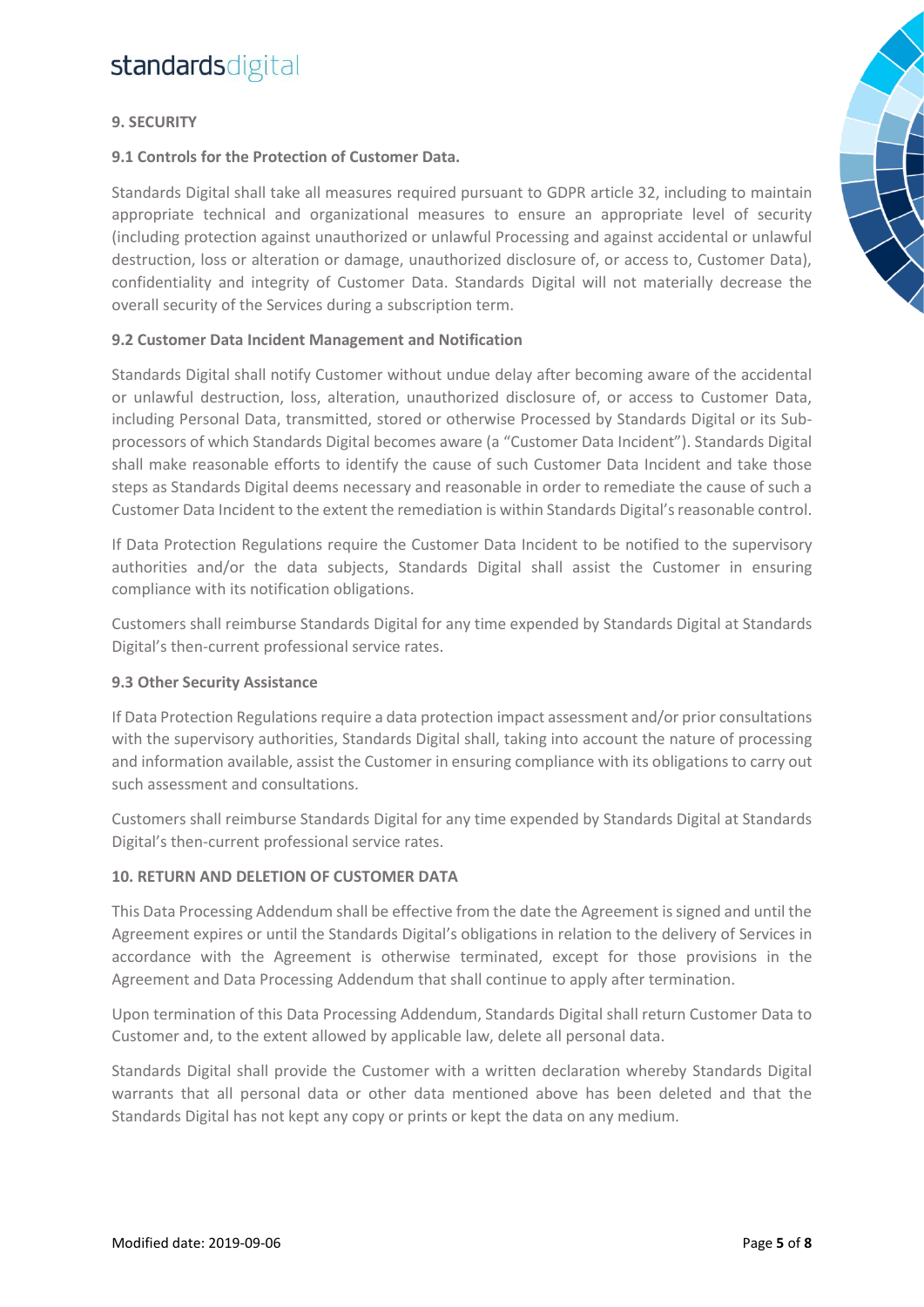#### **11. DISPUTE AND JURISDICTION**

This Data Processing Addendum shall be governed by and construed in accordance with the laws of Norway. The legal venue shall be Oslo District Court.

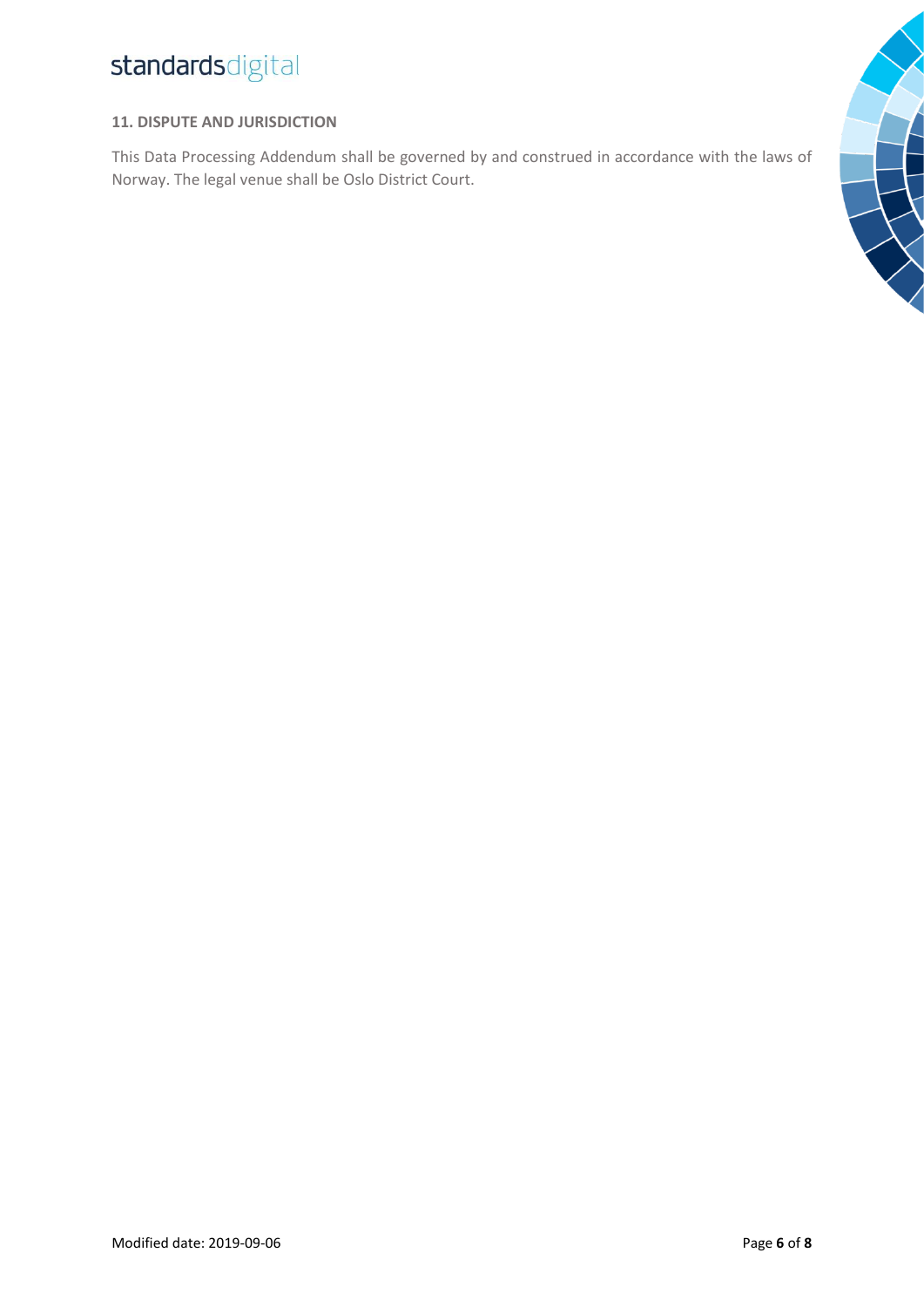#### **SCHEDULE 1 - DETAILS OF THE PROCESSING**

#### **Nature and Purpose of Processing**

Standards Digital will Process Personal Data as necessary to perform the Services pursuant to the Agreement, as further specified in the Documentation, and as further instructed by Customer in its use of the Services.

#### **Duration of Processing**

Subject to Section 10 of the DPA, Standards Digital will Process Personal Data for the duration of the Agreement, unless otherwise agreed upon in writing.

#### **Categories of Data Subjects**

Customer may submit Personal Data to the Subscribed Services, the extent of which is determined and controlled by Customer in its sole discretion, and which may include, but is not limited to Personal Data relating to the following categories of data subjects:

● Project Managers, Committee Managers, Committee Secretaries, Committee Members, Observers, ballotters (who are natural persons)

- Prospects, customers, business partners and vendors of Customer (who are natural persons)
- Employees, agents, advisors, freelancers of Customer (who are natural persons)
- Customer's Users authorized by Customer to use the Services (who are natural persons)

#### **Type of Personal Data**

Customer may submit Personal Data to the Services, the extent of which is determined and controlled by Customer in its sole discretion, and which may include, but is not limited to the following categories of Personal Data:

- First and last name
- Title
- Position
- Employer
- Contact information (company, email, phone, physical home and business address)
- ID data
- Professional life data
- Personal life data
- Localisation data
- Purchase data (Subscriptions & one-time purchases)
- Usage data (time of log-in and log-out, actions taken within the service)